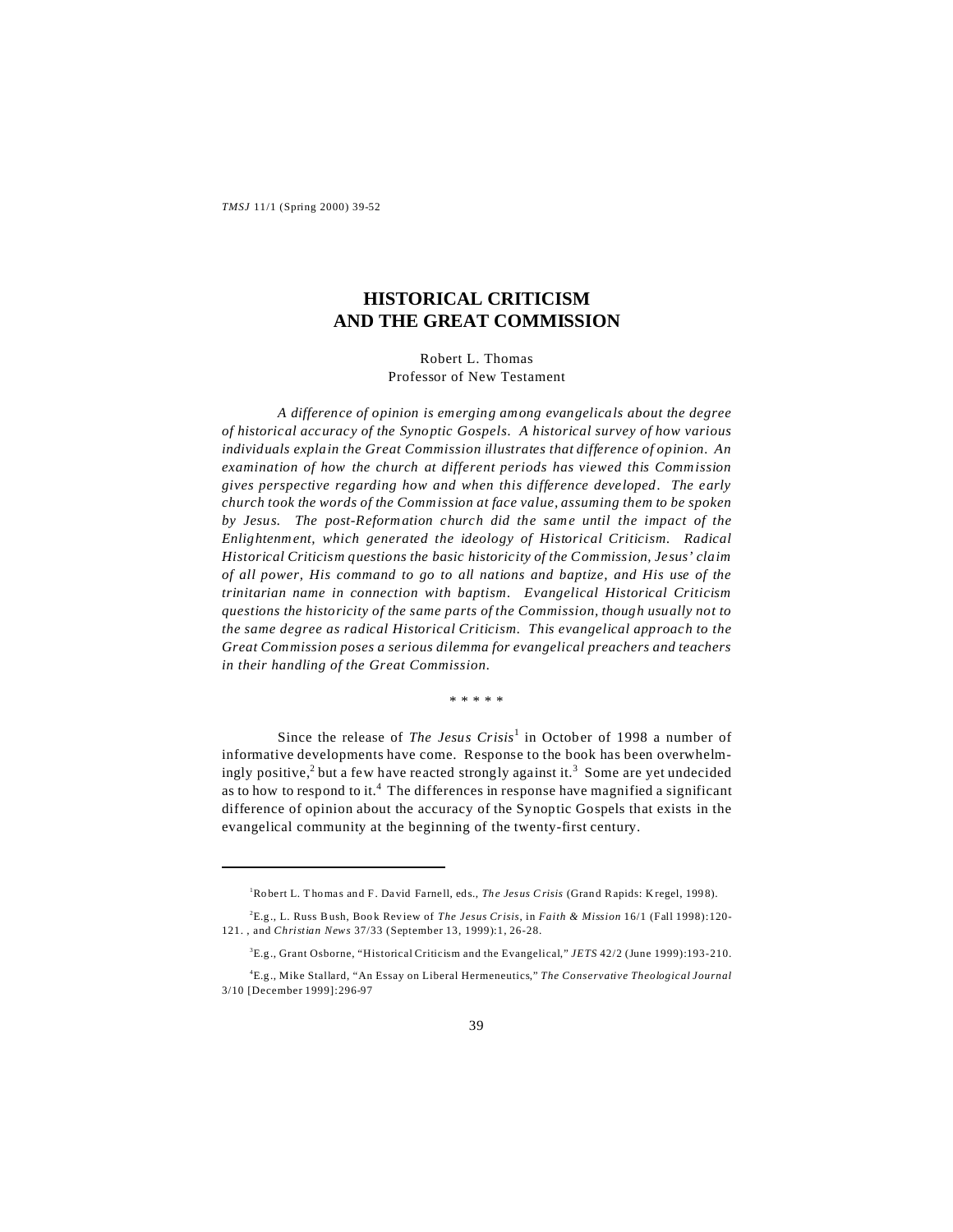The diversity of opinion about the Gospels raises interesting questions: What difference does it make in terms of Christian ministry? Does it matter that some evangelicals understand the Gospels to be historically accurate down to the last detail, and others see the Gospels as only approximations of what Jesus said and did? Does it affect how people will preach and teach those Gospels during the next century?

A historical survey is often helpful in evaluating contemporary practices. For purposes of such a survey, the Great Commission (Matt 28:18-20) is a good passage to consult in comparing how various groups have handled and are handling that passage in ministry and discussion and how the advent of Historical Criticism has affected the preaching and teaching of it. The following discussion will describe the reception of the Great Commission by leaders in the early church, by scholars from the Reformation until the impact of Historical Criticism was felt, by the practitioners of radical Historical Criticism, and by those of evangelical Historical Criticism.

## **THE GREAT COMMISSION IN THE EARLY CHURCH**

An examination of the Great Commission in the early church is an appropriate startingpoint. A comparison of the early church's handling of the Commission lays a historical foundation for proceeding through various periods to see the similarities and differences. A century-by-century survey of the ancient church reflects how the early fathers responded to Jesus' parting commission.

#### *Second-Century Witnesses*

In his "Epistle to the Philadelphians" Ignatius wrote,

For those things which the prophets announced, saying, "Until He come for whom it is reserved, and He shall be the expectation of the Gentiles," have been fulfilled in the Gospel, [our Lord saying,] "Go ye and teach all nations, baptizing them in the name of the Father, and of the Son, and of the Holy Ghost."<sup>5</sup>

A later work spuriously attributed to the same writer, said,

Wherefore also *the Lord*, when he sent forth the apostles to make disciples of all nations, *commanded them* to "baptize in the name of the Father, and of the Son, and of the Holy Ghost," not unto one [person] having three names, nor into three [persons] who became incarnate, but into three possessed of equal honor.<sup>6</sup>

Later in the second century Irenaeus also cited the commission:

<sup>5</sup>*Phld.* 9 (*ANF*, 1:85).

<sup>&</sup>lt;sup>6</sup>Philippians 2 (ANF, 1:116) [emphasis added].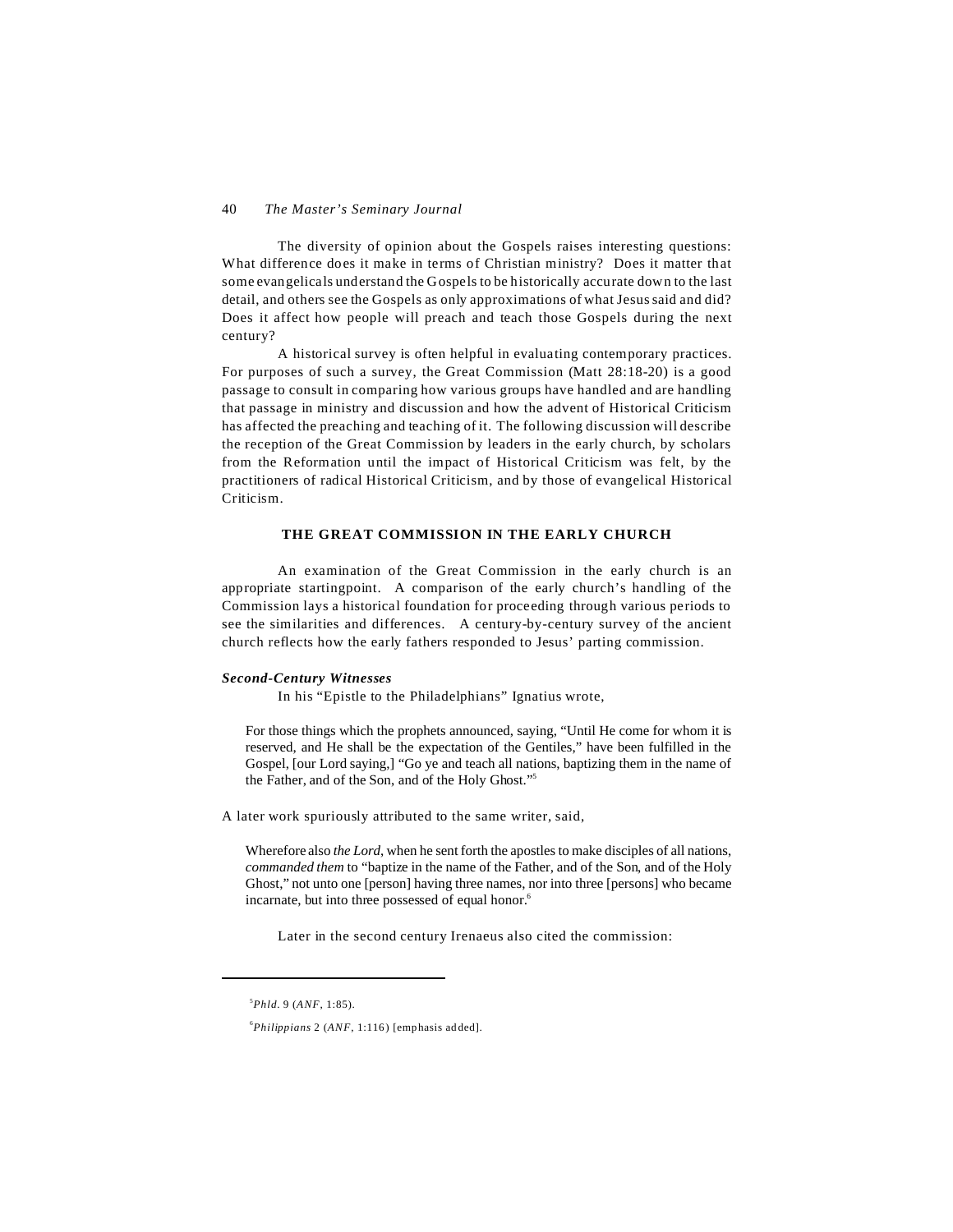That is the Spirit of whom *the Lord declares*, "For it is not ye that speak, but the Spirit of your Father which speaketh in you." And again, giving to the disciples the power of regeneration into God, *He said to them*, "Go and teach all nations, baptizing them in the name of the Father, and of the Son, and of the Holy Ghost."<sup>7</sup>

During the same period Tertullian in speaking of Christ reported,

Now, the Gentiles knew nothing either of Him, or of any of His promises. Therefore it was to Israel that He spake when He said, "I am not sent but to the lost sheep of the house of Israel." Not yet had He "cast to the dogs the children's bread"; not yet did He charge them to "go into the way of the Gentiles." It is only at the last that *He instructs them* to "go and teach all nations, and baptize them" when they were so soon to receive "the Holy Ghost, the Comforter, who should guide them into all truth."<sup>8</sup>

Regarding Jesus' instructions to His disciples, Tertullian also wrote,

Accordingly, after one of these had been struck off, *He commanded the eleven others* [emphasis added], on His departure to the Father, to "go and teach *all* nations, who were to be baptized into the Father, and into the Son, and into the Holy Ghost."<sup>9</sup>

In his remarks *Against Praxeas* Tertullian added more:

After His resurrection He promises in a pledge to His disciples that He will send them the promise of His Father; and lastly, *He commands them* to baptize into the Father and the Son and the Holy Ghost, not into an unipersonal God. And indeed it is not once only, but three times, that we are immersed into the Three Persons, at each several mention of Their names."<sup>10</sup>

After speaking of Jesus' nativity, passion, and resurrection, the same writer cites the commission again:

"For the *law* of baptizing has been *imposed*, and the formula prescribed: "Go," He *saith*, "teach the nations, baptizing them into the name of the Father, and of the Son, and of the Holy Spirit."<sup>11</sup>

## *Third-Century Witnesses*

Origen cited the Great Commission at least once:

<sup>&</sup>lt;sup>7</sup>Against Heresies 3.17.1 (ANF, 1:444) [emphasis added].

<sup>8</sup> *The Prescription against Heretics* 8 (*ANF*, 3:247 ) [emp hasis ad ded].

<sup>9</sup> Ibid., 20 (*ANF*, 3:252 ).

<sup>&</sup>lt;sup>10</sup>Against Praxeas 26 (ANF, 3:623) [emphasis added].

 $11$ On Baptism 13 (ANF, 3:676) [emphasis in the original].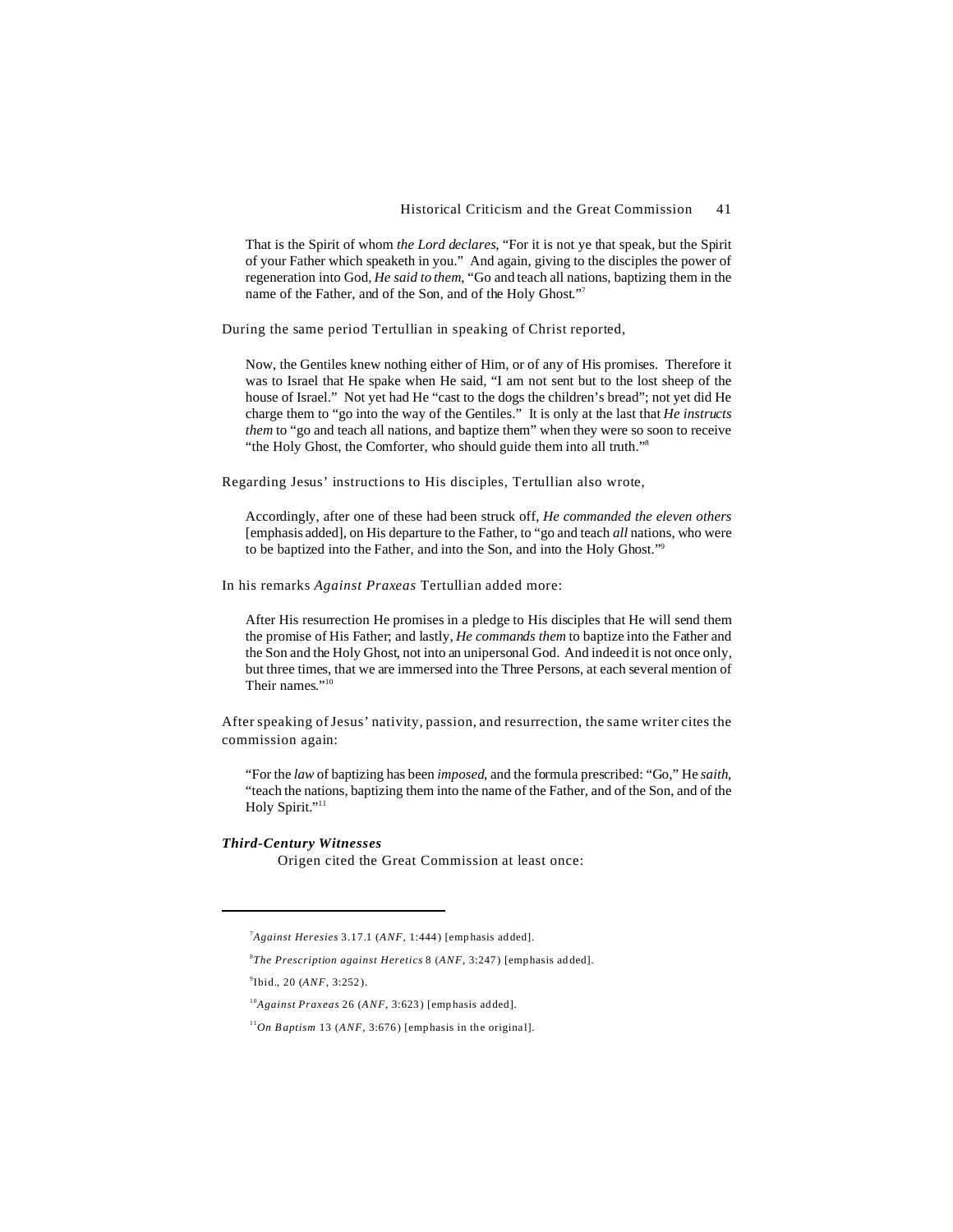We would say in reply, that so He did; for righteousness has arisen in His days, and there is abundance of peace, which took its commencement at his birth, God preparing the nations for His teaching, that they might be under one prince, the king of the Romans, and that it might not, owing to the want of union among the nations, caused by the existence of many kingdoms, be more difficult for the apostles to Jesus to accomplish the task enjoined upon them by their Master, when *He said*, "Go and teach all nations."<sup>12</sup>

Hippolytus in combating the heretic Noetus had occasion to use the Commision:

*The Father's Word*, therefore, knowing the economy (disposition) and the will of the Father, to wit, that the Father seeks to be worshipped in none other way than this, *gave this charge* to the disciples after He rose from the dead: "Go ye and teach all nations, baptizing them in the name of the Father, and of the Son, and of the Holy Ghost."<sup>13</sup>

Cyprian cited the Lord's words in the Great Commission a number of times:

"*The Lord*, when, after His resurrection, He sent forth His apostles, *charges them, saying*, "All power is given unto me in heaven and in earth. Go ye therefore, and teach all nations, baptizing them in the name of the Father, and of the Son, and of the Holy Ghost: teaching them to observe all things whatsoever I have commanded you."<sup>14</sup>

Lest therefore we should walk in darkness, we ought to follow Christ, and to observe His precepts, because *He Himself told His apostles* in another place, as He sent them forth, "All power is given unto me in heaven and earth. Go, therefore, and teach all nations, baptizing them in the name of the Father, and of the Son, and of the Holy Ghost: teaching them to observe all things whatsoever I have commanded you."<sup>15</sup>

For *the Lord* after His resurrection, sending His disciples, *instructed and taught them* in what manner they ought to baptize, saying, "All power is given unto me in heaven and in earth. Go ye, therefore, and teach all nations, baptizing them in the name of the Father, and of the Son, and of the Holy Ghost."<sup>16</sup>

Likewise in the Gospel, *the Lord after His resurrection says to His disciples*: "All power is given unto me in heaven and in earth. Go therefore and teach all nations, baptizing them in the name of the Father, and of the Son, and of the Holy Ghost, teaching them to observe all things whatsoever I have commanded you."17

<sup>&</sup>lt;sup>12</sup>Against Celsus 2.30 (ANF, 4:566-67) [emphasis added].

<sup>&</sup>lt;sup>13</sup>Against the Heresy of One Noetus 14 (ANF, 5:228) [emphasis added].

<sup>&</sup>lt;sup>14</sup>The Epistles of Cyprian 24:2 ( $ANF$ , 5:302) [emphasis added].

 $15$ Ibid., 62.18 (*ANF*, 5:363) [emphasis added].

 $^{16}$ Ibid., 72.5 (*ANF*, 5:380) [emphasis added].

<sup>&</sup>lt;sup>17</sup>The Treatises of Cyprian 12.2.26 (ANF, 5:526) [emphasis added].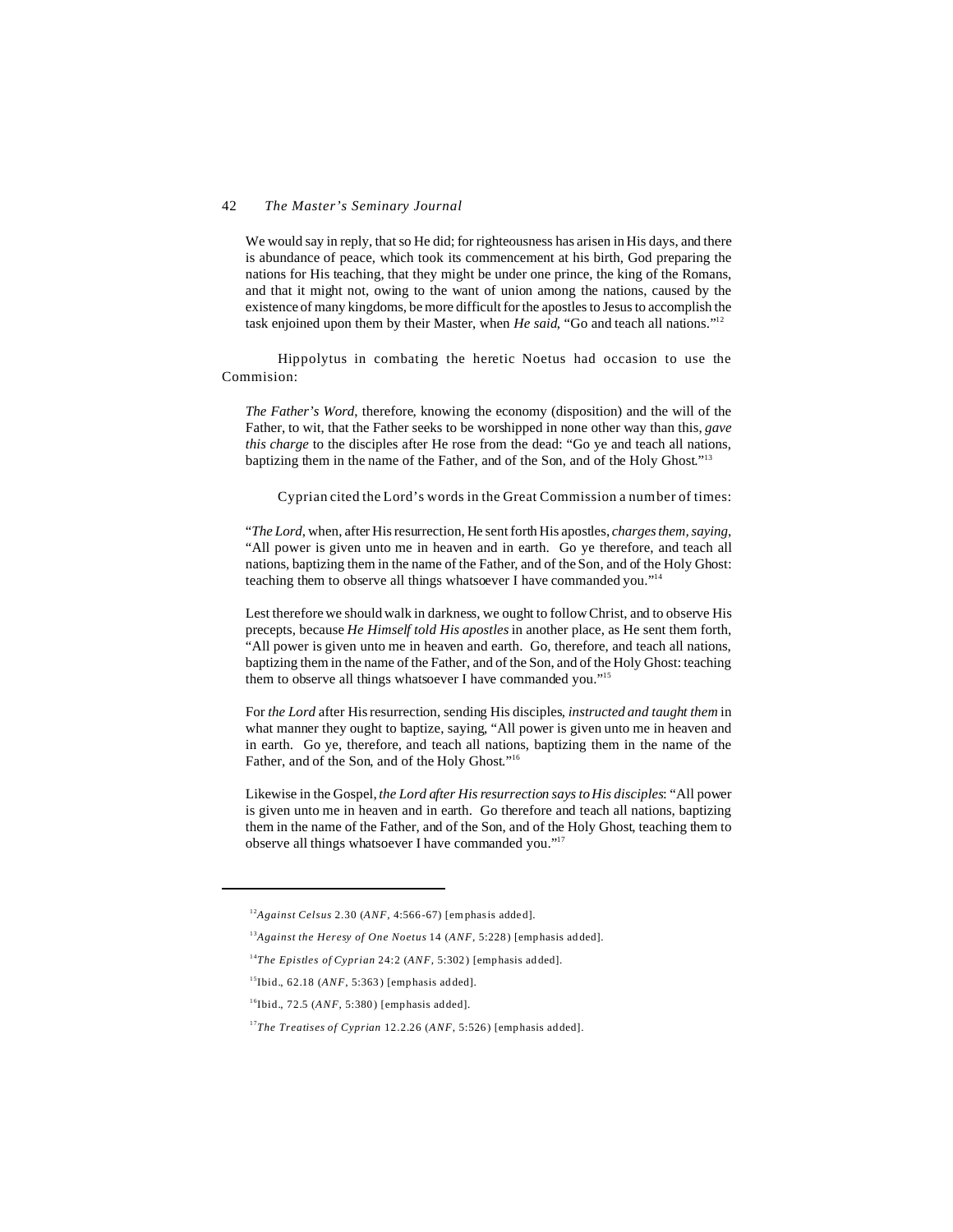At the Seventh Council of Carthage, convened in A.D. 256 to deal with the issue of baptizing heretics, a number of bishops had occasion to cite the Great Commission. They did so with such introductory formulas as "He gave them charge, saying" (Lucius of Galbae), "God and our Lord Jesus Christ, teaching the apostles with His own mouth, has entirely completed our faith and the grace of baptism, and the rule of ecclesiastical law, saying" (Euchratius of Thence), and "the Lord by His divine precept commanded to His apostles, saying" (Vincentius of Thibaris).<sup>18</sup> When combined with the introductory words from the other fathers cited—"the Lord . . . commanded," "the Lord declares," "He instructs them," "He commanded the eleven others," "He commands them," "He saith," "He said," "He gave this charge," "The Lord . . . charges them, saying," "He Himself told His apostles," "The Lord . . . instructed and taught them . . ., saying," and "the Lord . . . says to His disciples"—these formulas leave no room for doubt that the early church attributed the very words to Jesus Himself.

### *Summary of the Second and Third Centuries*

The unanimity of opinion among the early fathers that Jesus spoke the words of the Great Commission is completely obvious. They took the statements of the Great Commission at face value, without ever questioning that they represented historical fact. No one issues even the slightest hint that someone else put these words into Jesus' mouth. That He is the historical source of the Commission is unquestioned.

It remains to compare that observation with how the post-Reformation church and Historical Criticism view the Great Commission.

## **THE GREAT COMMISSION FROM THE REFORMATION UNTIL THE IMPACT OF HISTORICAL CRITICISM**

Early church perspectives regarding the Great Commission continued without interruption for over a thousand years and into the period following the Reformation. The following comments illustrate scholarly opinion in the orthodox church during those later years.

Lange wrote,

The declaration of Christ: "All power," etc., and His command to baptize into the name of the Father, and of the Son, etc., as also the fact that He received the adoring homage of His disciples, show clearly that He presented Himself, not only in the majesty of His exalted humanity, but also in the brightness of His divinity.<sup>19</sup>

<sup>&</sup>lt;sup>18</sup>The Seventh Council of Carthage (*ANF*, 567, 568, 569).

<sup>19</sup>John Pe ter Lange, *Matthew*, in *Commentary on the Holy Scriptures, Critical, Doctrinal and Homiletical*, trans. and ed. by Philip Schaff (reprint of an 1857 ed.; Grand Rapids: Zondervan, n.d.) 560.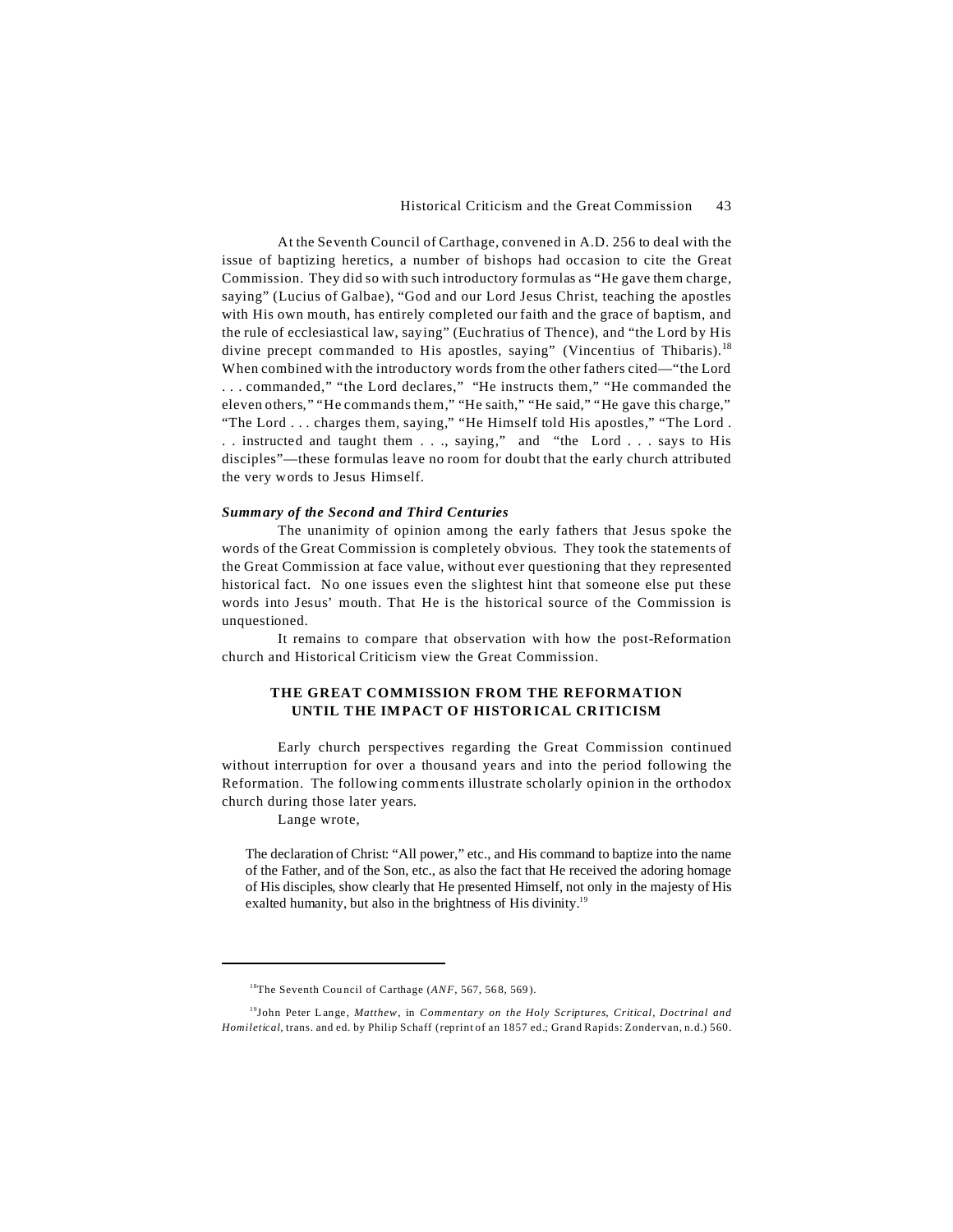In connection with 28:18 Broadus states, "Jesus claims universal authority. . . . It is on the basis of this mediatorial authority, in heaven and on earth, that the Saviour issues his commission to his followers."<sup>20</sup> In connection with 28:19-20 he continues, "Jesus gives direction that all the nations shall be discipled unto him, and taught to keep his commandments."<sup>21</sup>

Regarding the words "all nations" in 28:19, Alford notes,

It is absurd to imagine that in these words of the Lord there is implied a *rejection of the Jews*, in direct variance with his commands elsewhere. . . . With regard to the difficulty which has been raised on these words,—that if they had been thus spoken by the Lord, the Apostles would never have had any doubt about the admission of the Gentiles into the Church,—I would answer . . . 'that the Apostles *never had any doubt whatever* about admitting Gentiles,—only whether they should not be *circumcised* first.'<sup>22</sup>

Meyer also evidences his conviction that Jesus spoke the words of the Great Commission. He paraphrases "all power was given to me" in 28:18 thus: "[all power] was practically given, that is, when the Father awoke me out of death."<sup>23</sup> Commenting on the words "all nations" in 28:19, he writes, "On this occasion Jesus makes no mention of any particular *condition* on which *Gentiles* were to be admitted into the church...."<sup>24</sup> He comments on "the name" in the baptismal instruction of 28:19:

Had Jesus used the words  $\tau \alpha$  over  $\alpha$  *(ta onomata, "the names")* instead of  $\tau \delta \delta v \rho \mu \alpha$ (*to onoma*, "the name"), then, however much He may have intended the names of three distinct persons to be understood, He would still have been liable to be misapprehended, for it might have been supposed that the plural was meant to refer to the *various* names of each separate person.<sup>25</sup>

### *Summary of Orthodox Opinions following the Reformation*

Examples from the period following the Reformation until Historical Criticism began to make its impact are plentiful and could be multiplied. The ones cited above represent a great multitude of Christian leaders from that period who show that orthodox Christianity held to the same view of the Great Commission as

 $24$ Ibid., 2:301 [emphasis in the original].

 $25$ Ibid, 2:302 n. 1 [tran sliteration and translation added; emphasis in the original].

<sup>&</sup>lt;sup>20</sup>John A. B roadus, *Commentary on the Gospel of Matthew* (Philadelphia: American Baptist Publication Society, 1886) 592.

 $21$ Ibid.

<sup>&</sup>lt;sup>22</sup>Henry Alford, *The Greek Testament*, 4 vols. (Longmans, Green, and Co., 1898) 1:306 [emphasis in the original].

<sup>23</sup>Heinrich Au gust W ilhe lm M eye r, *Critical and Exegetical Commentary on the New Testament, Part I, The Gospel of Matthew*, 2 vols. trans. and ed. by William P. Dick son and W illiam Stew art (Edinburgh: T. & T. Clark, 1879) 2:300.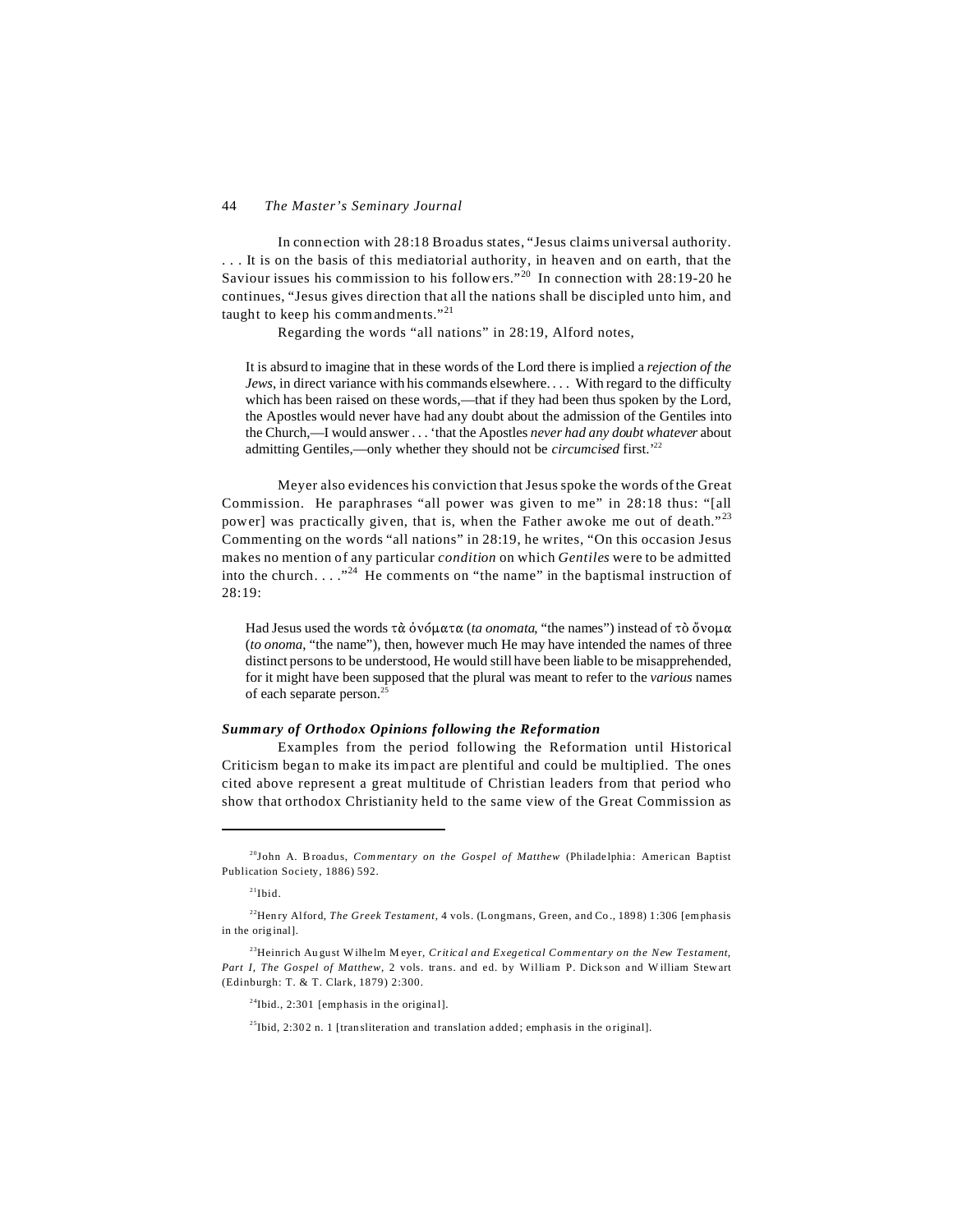early church leaders did. An unbroken continuity of opinion prevailed in viewing the words of the Great Commission as coming from the mouth of Jesus Himself. No early Christian community or redactor could lay claim to having originated His recorded sayings. The account in the Gospel of Matthew is historically precise in its description of Christ's marching orders to the eleven disciples and to the church as a whole.

## **THE GREAT COMMISSION IN RADICAL HISTORICAL CRITICISM**

When the Enlightenment began to impact Gospel studies in the late nineteenth and early twentieth centuries,<sup>26</sup> however, monumental changes began occurring. Among theologically liberal scholars, questions about the historical accuracy of the Gospels started to emerge. Those questions have multiplied as the twentieth century has progressed and has now come to a close. To find that radical historical critics have questioned various aspects of historicity regarding the Great Commission is not too surprising. After all, these are scholars who, for the most part, doubt that Jesus ever rose from the dead. Their perspectives on the Great Commission pose an interesting contrast to positions taken by Christian scholars before them.

## *General Reliability of the Account*

A. B. Bruce exemplifies extreme skepticism regarding the Commission:

This great final word of Jesus is worthy of the Speaker and of the situation. Perhaps it is not to be taken as an exact report of what Jesus said to His disciples at a certain time and place. In it the real and the ideal seem to be blended; what Jesus said there and then with what the Church of the apostolic age had gradually come to regard as the will of the Risen Lord, with growing clearness as the years advanced, with perfect clearness after Israel's crisis had come. . . . To this measure of Christian enlightenment the Apostolic Church, as represented by our evangelist, had attained when he wrote his Gospel, probably after the destruction of Jerusalem. Therein is summed up the Church's confession of faith conceived as uttered by the lips of the Risen One.<sup>27</sup>

Montefiore gives another example:

This story, the unhistorical character of which is obvious, is the *sequitur* of xxvii. 62-66. When the Christians said not only that Jesus was risen, but that his tomb was empty, the Jews retorted that, if the tomb were empty, this was due to the body having been stolen by the disciples. The Christian rejoinder is contained in Matthew's story. Both attack

<sup>&</sup>lt;sup>26</sup>See Thomas and Farnell, *The Jesus Crisis* 85-131.

<sup>&</sup>lt;sup>27</sup>A. B. Bruce, "The Synoptic Gospels," in *The Expositor's Greek Testament*, 5 vols. (1956 reprint; Grand Rapids: Eerdmans, n.d.) 1:340.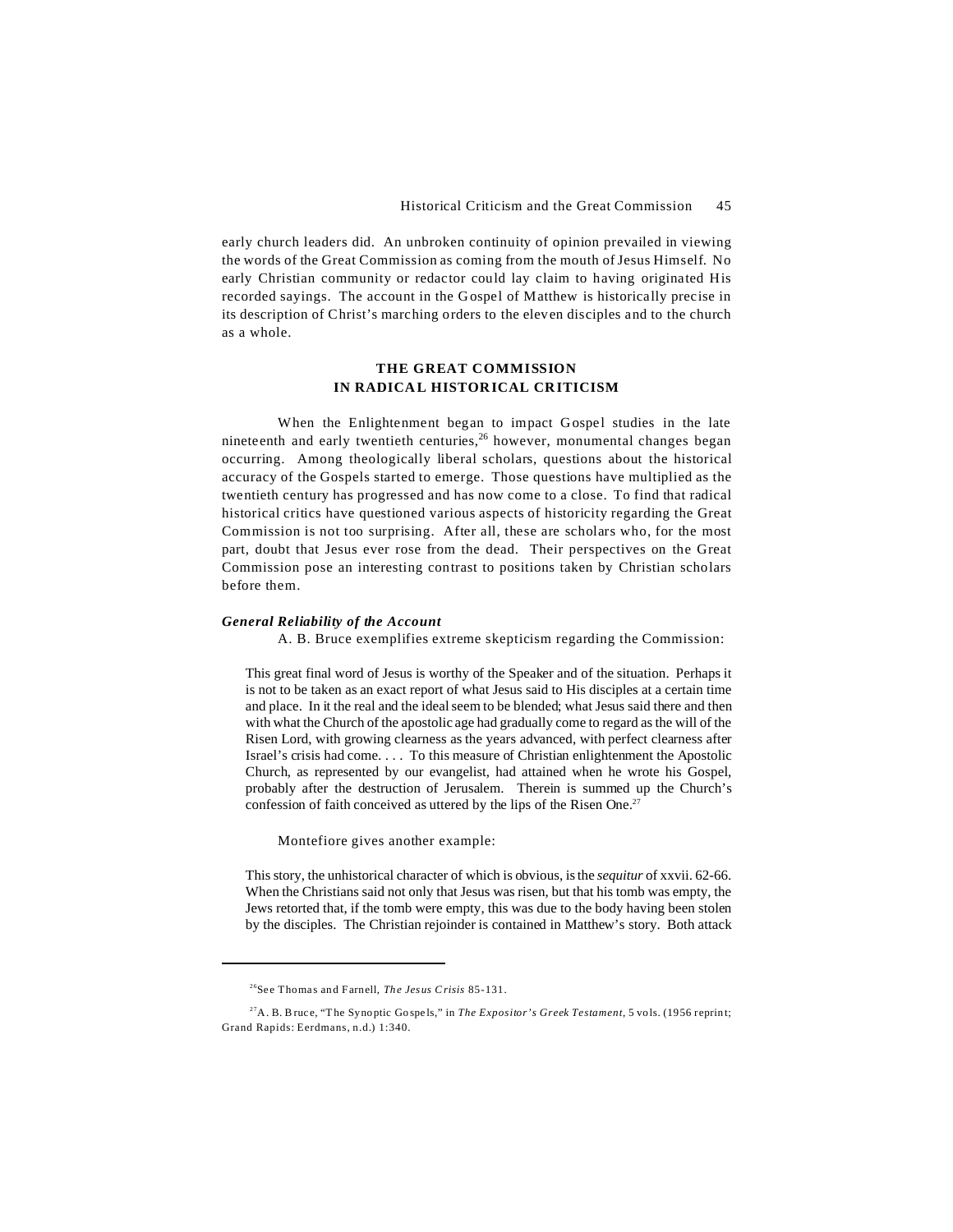and defense are late; they arose when the situation of the tomb was already forgotten, or when no examination on the spot could be made.<sup>28</sup>

Words from the Jesus Seminar belong here:

These commissions [i.e., those in Matthew 28, Luke 24, and Acts 1] have little in common, which indicates that they have been created by the individual evangelists to express their conception of the future of the Jesus movement. As a consequence, they cannot be traced back to Jesus.

The commission in Matthew is expressed in Matthew's language and reflects the evangelist's idea of the world mission of the church. Jesus probably had no idea of launching a world mission and certainly was not an institution builder. The three parts of the commission—make disciples, baptize, and teach—constitute the program adopted by the infant movement, but do not reflect direct instructions from Jesus.

These commissions do not rest on old tradition, as their variety and divergence show. They are framed in language characteristic of the individual evangelists and express their views of how the mission of the infant church is to be understood.<sup>29</sup>

Of course, every one of Jesus' words in Matt 28:18-20 received a "black bead" vote—i.e., a rejection because of being unhistorical—in the deliberations of this group.

#### *Jesus' Claim of All Authority*

Regarding Jesus' claim of all authority in Matt 28:18, Montefiore states,

The historic Jesus would have been greatly amazed had he been told that such a comprehensive claim was to be put into his mouth. In fact the words spoken are a *résumé* of the Christian faith and of the Church's mission, as the resurrection made them. It is the glorified Christ who instructs future generations. $30$ 

## *Jesus' Command to Take the Gospel to All Nations*

Regarding Jesus' command in v. 19 for the eleven to take the gospel to all nations, the same author comments, "The old apostles knew nothing of a command to make all the nations Christian."<sup>31</sup>

M'Neile adds his opinion in connection with this last issue:

The evangelizing of all nations was spoken of in xxxiv. 14. But the difficulty there caused by the words is greater, if possible, in the present passage. If the risen Lord

<sup>28</sup>C. G . Montefio re, *The Synop tic Gosp els*, 2 vols. (New York: KTAV , 1968) 1:356.

<sup>&</sup>lt;sup>29</sup>Robert W. Funk, Roy W. Hoover, and the Jesus Seminar, *The Five Gospels: The Search for the Authentic Words of Jesus* (New York: Macmillan, 1993) 270.

<sup>30</sup>Montefio re, *Syn optic Go spe ls* 1:357.

 $31$ Ibid.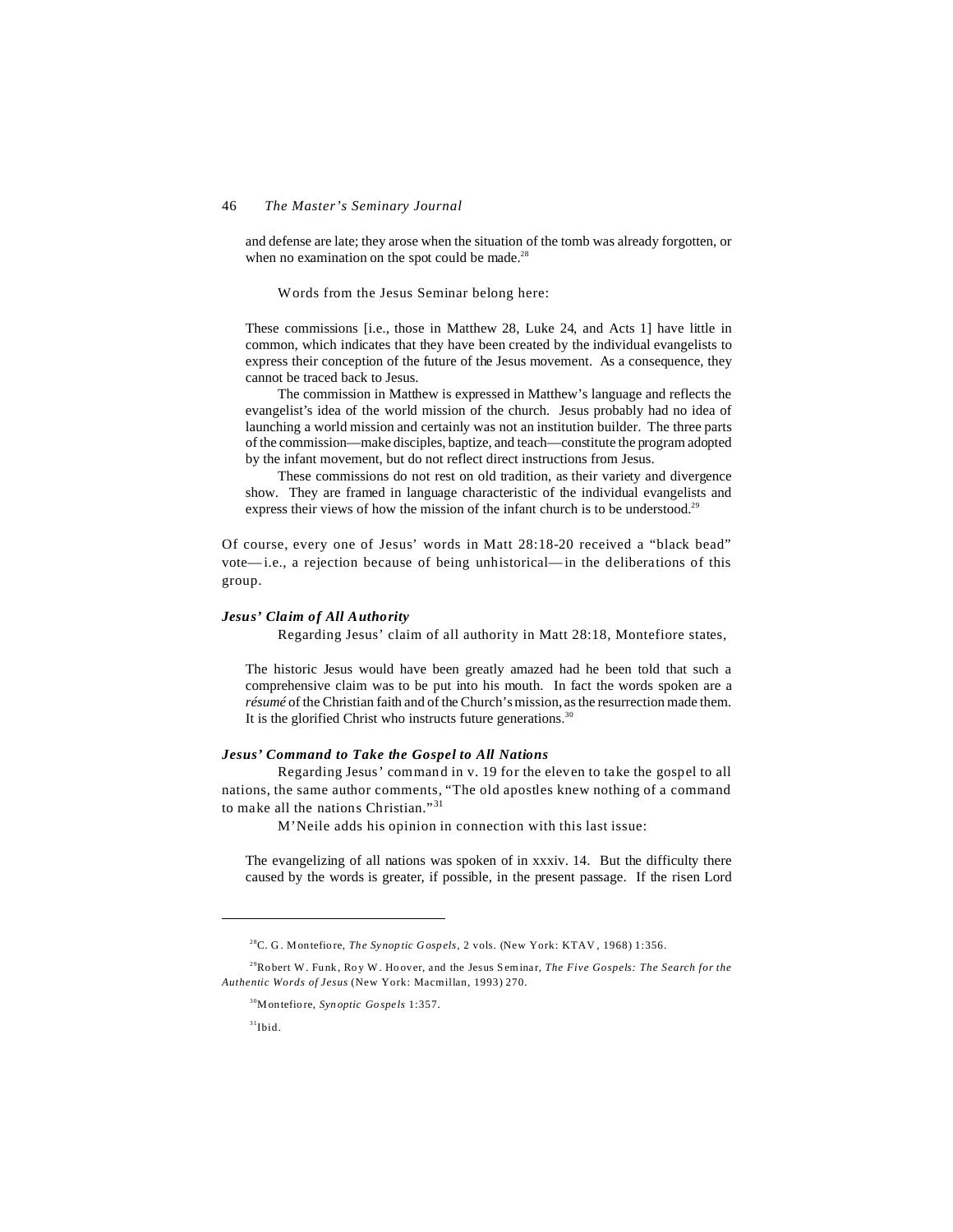commanded it in one of His latest utterances, the action of the apostles with reference to the Gentiles (see *e.g.* Gal. ii. 9, Ac. x. xi. 1-18) is inexplicable. The admission of Gentiles to the Jewish religion is an expectation found, of course, in the O.T. But that their admission into the Jewish-Christian Church was something quite different is shewn by the glad surprise expressed that God had 'given to the Gentiles also repentance unto life' (Ac. xi. 18). Nor is there a hint in Acts or Epistles that when the first apostles confined themselves to Jews, while recognizing S. Paul as the apostle of the Gentiles, it was because of their 'reluctance to undertake spiritual responsibilities.' . . . The universality of the Christian message was soon learnt, largely by the spiritual experiences of S. Paul, which were authoritative for the Church. And once learnt, they were early assigned to a direct command of Christ. It is impossible to maintain that everything which goes to constitute even the essence of Christianity must necessarily be traceable to explicit words of Jesus.<sup>32</sup>

Another of Montefiore's views is relevant here:

There were two parties in the young church, one anxious to convert and accept the nations without any 'Jewish' observance; the other more conservative. 'By the time Matthew wrote, a new exegesis which could reconcile the parties had been evolved. It was admitted on the one hand that the Master had said, "I was not sent but unto the lost sheep of the house of Israel." . . . It was conceded also by the liberal party that in His first Mission Charge He had forbidden the Twelve to go into any way of the Gentiles or any city of the Samaritans (Matt. x. 6); in return, the other side admitted that this limitation was only intended for the time during which He walked on the earth.  $\dots$ <sup>33</sup>

## *Jesus' Command to Baptize*

Regarding the command to baptize in v. 19, the same skepticism is evident:

Jesus had never made baptism a condition of discipleship. After his own baptism by John we hear of the rite no more. The history and origin of the conception of the Trinity lie outside the story and age of Jesus.<sup>34</sup>

It is probable, not that Mt.'s text is unsound, but that the whole clause is due to him, and that the Lord did not *at this point* command the rite of baptism.<sup>35</sup>

## *The Trinitarian Formula*

Those of radical persuasions also question the historicity of the trinitarian formula from the lips of Jesus:

It seems plain from the early material in Acts that baptism was performed 'in the name

<sup>&</sup>lt;sup>32</sup> Alan Hugh M'Neile, *The Gospel according to St. Matthew* (London: Macmillan, 1961) 435.

<sup>33</sup>Montefio re, *Syn optic Go spe ls* 358.

 $34$ Ibid.

<sup>35</sup>M'Neile, *St. Matthew* 437.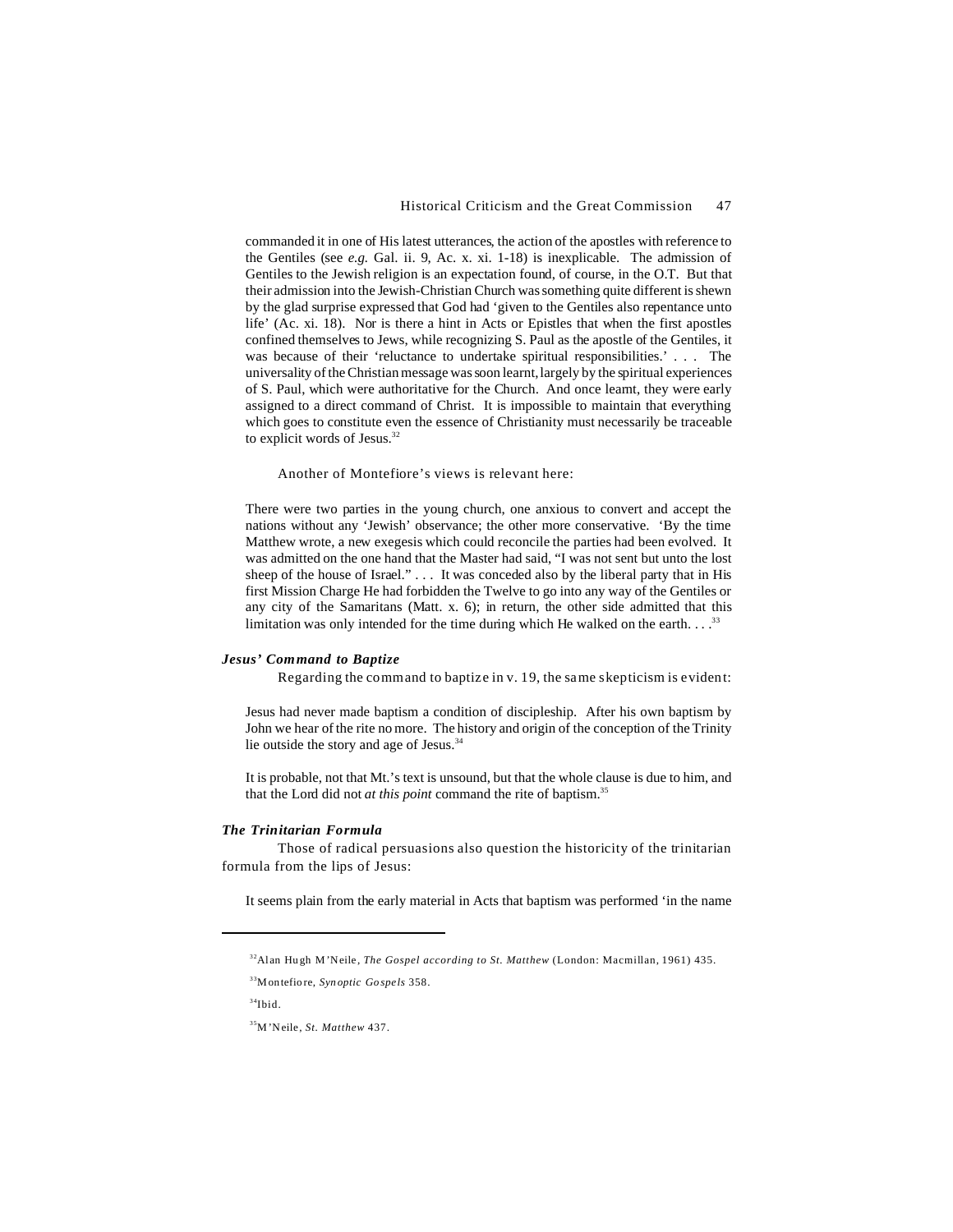of' and also 'into the name of' Jesus as Lord and Messiah. The mistake of so many writers on the New Testament lies in treating this saying as a liturgical formula (which it later became), and not as a description of what baptism accomplished. The evangelist, whom we must at least allow to have been familiar with the baptismal customs of the early Messianic Community, may well have added to *baptizing them* his own summary of what baptism accomplished.<sup>36</sup>

### *Summary of Opinions from Radical Historical Criticism*

That radical Historical Criticism has reduced the historical validity of the Great Commission to nothing is quite conspicuous. That would probably exclude "teaching them all things" from the Commission too. Scholars of that persuasion stand at the opposite pole from the early church writers and from orthodox scholars through the centuries until the impact of the Enlightenment made itself felt in Gospel studies.

## **THE GREAT COMMISSION IN EVANGELICAL HISTORICAL CRITICISM**

Evangelical historical critics are next in line for a comparison of views on the Great Commission. Beginning about the middle of the twentieth century, evangelicals began jumping on the historical-critical "bandwagon." Ned Stonehouse was the first person of significance—perhaps the first of any level of importance—among the early evangelicals to break ranks with the early-church and post-Reformation orthodox view regarding the independence and the historical reliability of the Synoptic Gospels. He did this in a 1963 publication.<sup>37</sup>

Heading by heading, here is how some current evangelicals stand regarding the Great Commission.

## *General Reliability of the Account*

In his overall perspective on the passage Hagner recounts,

At the same time, it is very clear that the words are recast in Matthew's style and vocabulary. . . . This fact, however, does not amount to a demonstration that Matthew composed the passage ex nihilo. . . . He may simply have worked over and re-presented a tradition available to him. . . . "<sup>38</sup>

<sup>&</sup>lt;sup>36</sup>W. F. Albright and C. S. Mann, *Matthew*, vol. 26 of *The Anchor Bible* (Garden City, N. Y.: Doubleday, 1971) 362-63.

<sup>&</sup>lt;sup>37</sup>Ned B. Stonehouse, *Origins of the Synoptic Gospels, Some Basic Questions* (Grand Rapids: Bak er, 1963). The book was an expansion of the Peyton Lectures delivered at Fuller Theological Seminary, March 27-30, 1962.

<sup>38</sup>Do nald A. H agner, *Matthew 14–28*, vol. 33B of *Word Biblical Comm entary*, ed. By David A. Hubbard and Glenn W. Barker (Dallas: Word, 1995) 883.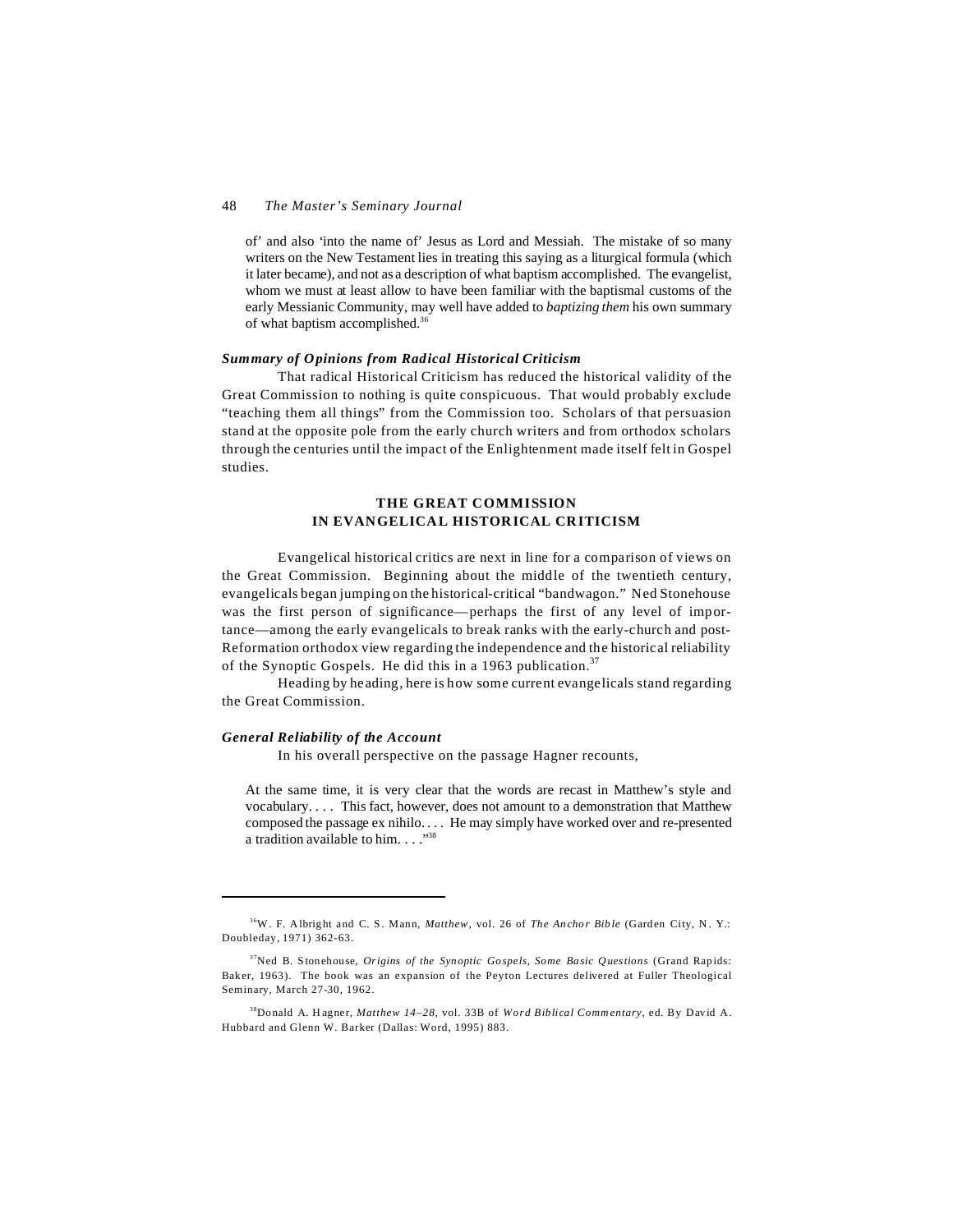Gundry writes along the same lines:

We may legitimately assume, then, that in vv 9-10 and 16-20 Matthew edits Markan material no longer available to us and that vv 11-15 represent an inserted continuation of the story started in 27:62-66, also an insertion.<sup>39</sup>

Note the major focus of both writers on Matthew's editorial activity rather than on the historical factuality of the account. The early fathers took the account to be factual, not as an editorial "make-over" by Matthew.

#### *Jesus' Claim of All Authority*

Commenting on v. 18, Gundry writes,

The addition of  $\pi \hat{\alpha} \sigma \alpha$  [*pasa*], "all," then represents his [i.e., Matthew's] favorite diction, heightens the thought of Jesus' authority, and possibly reflects Dan 4:14 LXX. . . . Therefore it is better to say that Matthew takes "All authority has been given to me" from the tradition behind Luke 4:6b, "to you I will give all this authority," which he omitted in Matt 4:9. Its use here compensates for its omission there. Matthew inserted "in heaven and on earth" also in 6:10. The phrase adds heavenly authority to the earthly authority offered by the Devil. Matthew has a penchant for pairing heaven and earth. . . . 40

Note Gundry's opinion as to the source of three aspects of Jesus' claim of all authority:

- (1) The term "all" derives from Matthew's editorial activity.
- (2) The source of the statement as a whole is the Devil's words during Jesus' temptation in the desert.
- (3) The universal scope of the claim, "in heaven and on earth," comes from Matthew's editorial "penchant for pairing heaven and earth."

In these regards, he approximates very closely the radical historical critic who wrote about Jesus' being surprised to learn that such a comprehensive claim had been put into His mouth  $41$ 

## *Jesus' Command to Take the Gospel to All Nations*

Evangelical comments about the command to take the gospel to all nations (28:18a) follow the same path. Beare has written,

Obviously enough, if any such command had been known to the apostles, and to the early church, they would not have debated about the legitimacy of such a mission, and the

<sup>39</sup>Ro bert H. G undry, *Matthew: A Commentary on His Handbook for a Mixed Church under Persecution*, 2nd ed. (Grand Rapids: Eerdmans, 1994) 591.

<sup>40</sup>Ibid., 595 [transliteration ad ded].

<sup>41</sup>Montefio re, *Syn optic Go spe ls* 357.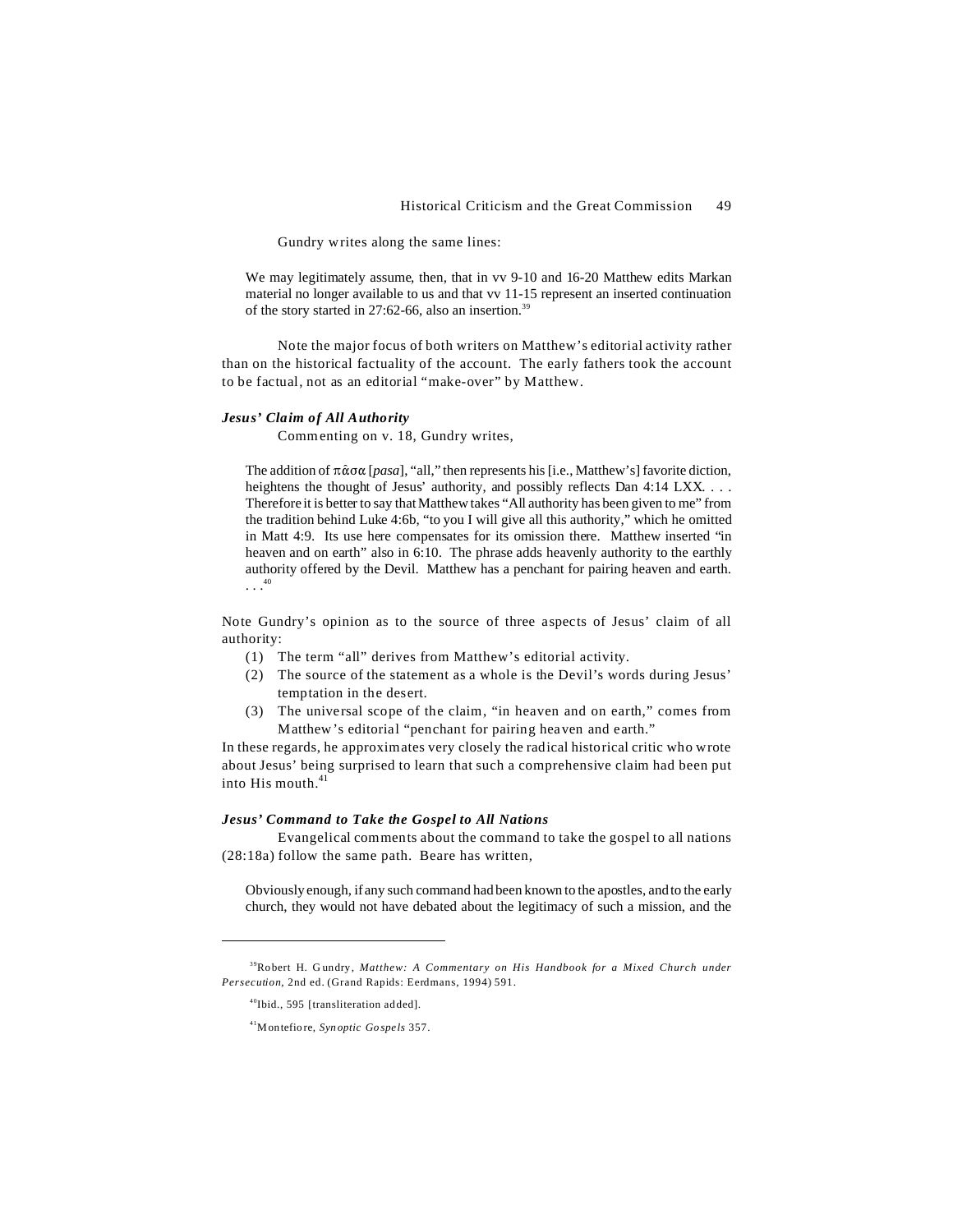'pillars' of the mother church in Jerusalem could hardly have agreed to restrict themselves to 'the circumcision' while it was left to Paul and Barnabas—two men who had not been among the eleven who received the command—to go to the Gentiles. This alone would be enough to demonstrate that this charge of the risen Jesus is a relatively late formulation. The controversy over the admission of Gentiles is long over, and indeed forgotten.<sup>42</sup>

Beare's summation closely resembles the views of M'Neile and Montefiore on the origin of the command as being the early church rather than Jesus Himself.

The same is true of Hill's perspective on the command to make disciples of all nations:

The *Sitz im Leben* of the verse probably lies in the life and work of the Church about fifty years after the death of Jesus. Had Christ given the command to 'make disciples of all nations,' the opposition in Paul's time to the admission of Gentiles to the Church would be inexplicable. It must be assumed that the Church, having learned and experienced the universality of the Christian message, assigned that knowledge to a direct command of the living Lord.<sup>43</sup>

## *Jesus' Command to Baptize*

Evangelical Hagner shows affinity to radical Historical Criticism in his view of Jesus' command to baptize:

Matthew tells us nothing concerning his view of Christian baptism. Only Matthew records this command of Jesus, but the practice of the early church suggests its historicity (cf. Acts 2:38, 41; 8:12, 38; 9:18; etc.). The threefold name (at most only an incipient trinitarianism) in which the baptism was to be performed, on the other hand, seems clearly to be a liturgical expansion of the evangelist consonant with the practice of his day.... There is a good possibility that in its original form, as witnessed by the ante-Nicene Eusebian form, the text read "make disciples *in my name*" [i.e., with no reference to baptism]. . . . This shorter reading preserves the symmetrical rhythm of the passage, whereas the triadic formula fits awkwardly into the structure as one might expect if it were an interpolation...<sup>44</sup>

The probability is that Jesus gave no such command to baptize according to this author. In that opinion he closely approximates the radical historical critics.

### *The Trinitarian Formula*

Evangelical historical critics find their closest kinship with radical Historical Criticism in their treatments of the trinitarian formula in Matt 28:19.

<sup>42</sup>Fran cis W. Be are, *The Gospel according to Matthew* (Peabody, Mass.: Hendrickson, 1981) 544- 45.

<sup>&</sup>lt;sup>43</sup>David Hill, *The Gospel of Matthew*, NCB (Grand Rapids: Eerdmans, 1972) 362.

<sup>44</sup>Ha gner, *Matthew 14–28* 887 -88 [emphasis in the orig inal].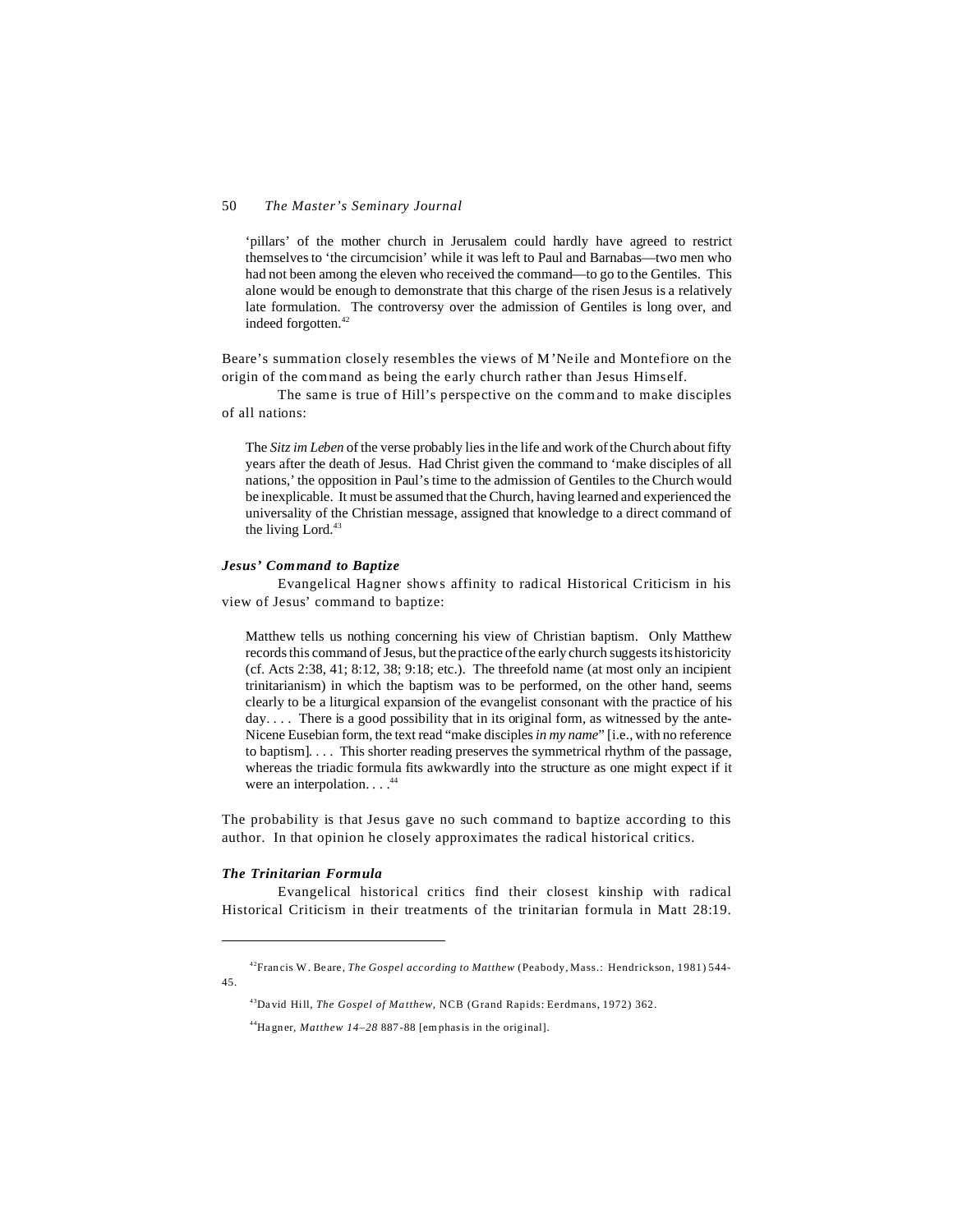Gundry, Blomberg, Carson, and Osborne furnish examples of this similarity. Gundry writes,

 $\epsilon \dot{\epsilon}$   $\zeta$   $\bar{\zeta}$   $\zeta$   $\delta$   $\zeta$  *(eis to onoma*) is a favorite phrase of his [Matthew's] . . . and occurs nowhere else in the synoptics. Further Mattheanisms include  $\pi \alpha \tau \rho \delta \zeta$  (*patros*) . . ., vio $\hat{\upsilon}$  $(huiou)$ ..., and  $\dot{\alpha}$   $\gamma$  (*bo*  $\pi$  ve  $\dot{\alpha}$  phagiou pneumatos).... Matthew edited the story of Jesus' baptism so as to emphasize the Trinity . . .; yet only Jesus' name is associated with baptism in Acts 2:38; 8:16; 10:48; 19:5; 1 Cor 1:13, 15 (cf. Rom 6:3; 1 Cor 6:11; 10:1-4). Therefore Mathew seems to be responsible for the present formula.<sup>45</sup>

Blomberg joins his company:

On the other hand, it is not inconceivable that Matthew distilled the essence of Jesus' more detailed parting instructions for the Eleven into concise language using the terminology developed later in the early church's baptismal services. As R. E. O. White reflects: 'If Jesus commanded the making of disciples and the baptizing of them "in my name," and Matt. expressed Christ's fullest meaning (for disciples "of all nations") by using the fuller descriptions current in his own day, who shall say that he seriously misrepresented our Lord's intention?'<sup>46</sup>

Carson is of the same mind:

The term 'formula' is tripping us up. There is no evidence we have Jesus' *ipsissima verba* here and still less that the church regarded Jesus' command as a baptismal *formula*, a liturgical form the ignoring of which was a breach of canon law. The problem has too often been cast in anachronistic terms. . . . [A]s late as the Didache, baptism in the name of Jesus and baptism in the name of the Trinity coexist side by side: the church was not bound by precise 'formulas' and felt no embarrassment at a multiplicity of them, precisely because Jesus' instruction, which may not have been in these precise words, was not regarded as a binding formula.<sup>47</sup>

Osborne is among this same company of evangelical historical critics when he allows that the originator of the command to baptize was Jesus Himself, but contends that the trinitarian formula contained in the command was a Matthean redaction of a monadic formula.<sup>48</sup>

#### *Summary of Opinions from Evangelical Historical Criticism*

<sup>45</sup>Gu ndry, *Matthew 14–28* 596 [transliterations added ].

<sup>&</sup>lt;sup>46</sup>Craig L. Blomberg, *Matthew*, vol. 22 of *The New American Commentary* (Nashville, Tenn.: Broadman, 1992) 432-33.

<sup>47</sup>D. A. Carson , "Matthew," in V ol. 8 of *Expostior's Bible Comm entary*, ed. Frank E. Gaebe lein (Grand Rapids: Zondervan, 1984) 598.

<sup>48</sup>Grant R. O sbo rne , *The Resurrection Narratives, a Redactional Study* (Grand Rapids: Bak er, 1984) 245.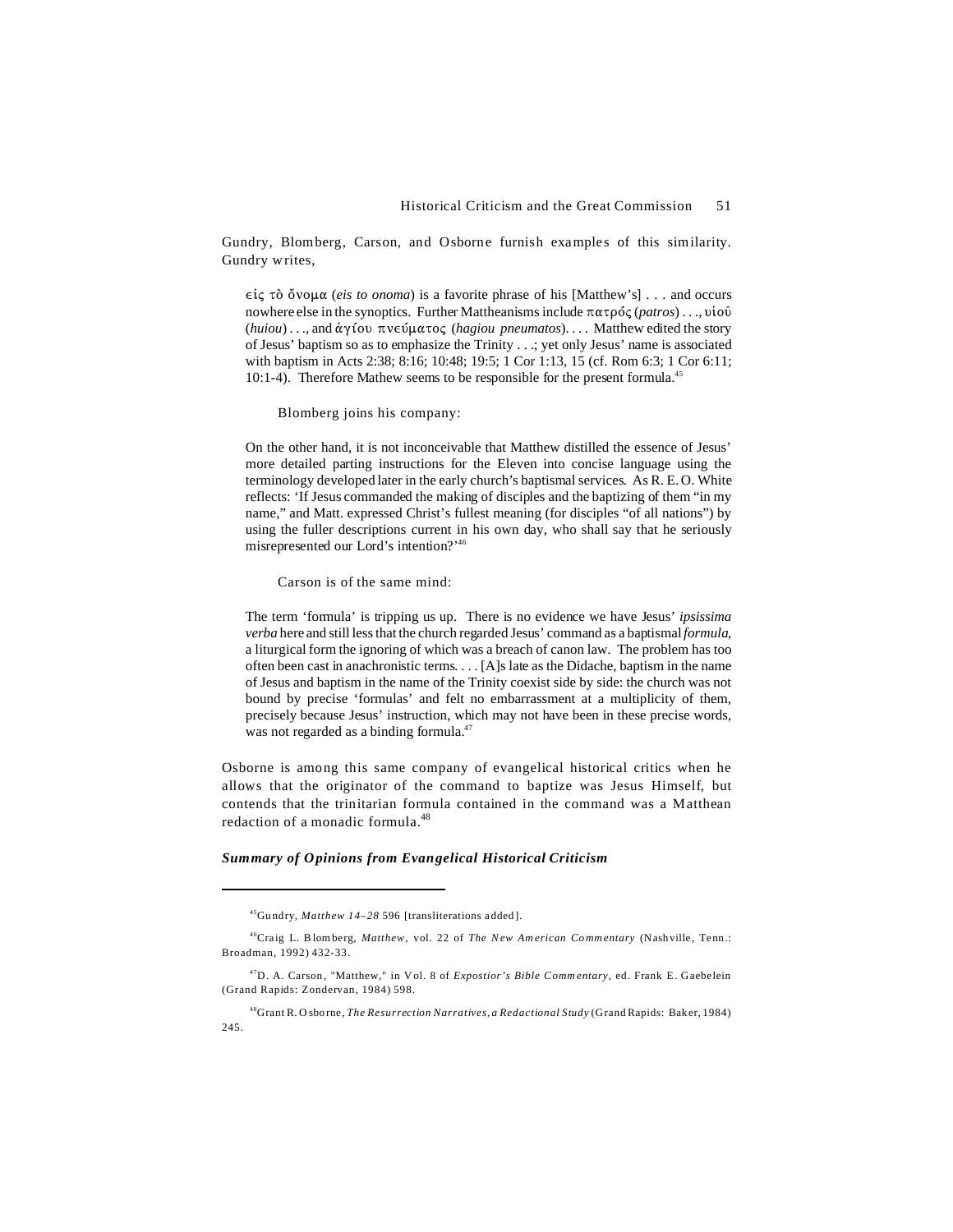From the above citations, it is evident that certain evangelical scholars have sided with radical historical critics in raising questions about whether Jesus ever gave the Great Commission. In trying to find a middle point between the orthodox position of the early church and recent radical opinions, they have compromised the basic historical accuracy of this Commission. If they have done that, a question mark hovers over the source of the rest of the Commission.

## **PRACTICAL IMPLICATIONS FOR PREACHING THE GREAT COMMISSION**

If questions exist about the genuineness of four major parts of the Great Commission as well as about the Commission as a whole, can evangelical preachers have any confidence in affirming that Jesus spoke *any* of the words of the Commission? Did He claim all authority in heaven and in earth as 28:18 says He did, or was that a later addition by well-meaning followers? Did He command His disciples to take the gospel to all nations, or was that element added to the Gospel tradition fifty years after His ascension? Did He command the disciples to baptize, or was that a liturgical addition added to the account by the writer at a later time? Did He prescribe using the name of the Father, Son, and Holy Spirit in connection with baptism, or was that a Matthean redaction of what actually occurred on this occasion in Galilee?

With so much of what may be labeled as ambivalence at best and dehistoricizing at worst, how is an evangelical leader to preach and instruct his people about Jesus' final command to His disciples and His church? It is quite evident that some evangelical scholars have conceded major ground to theories of Historical Criticism. Fifty years ago, evangelical scholars stood squarely for the historical accuracy of the Gospels in general and the Great Commission in particular. Their stand matched that of the early church leaders and representative post-Reformation scholars cited early in this article. Today much equivocation prevails among them on that point.

To say that the words represent Jesus' intent even if He did not utter these specific instructions is a presumptuous copout, possibly a concession to gain respectability with the academic intelligentsia, an effort to find a middle ground between the absolute accuracy of the Gospel account and the extreme view that Jesus never said any such thing. If He never spoke the words, the Gospel writer has misrepresented a historical happening and the text is not inerrant. Further, the church from earliest times has mistakenly tied the words directly to Jesus and has obeyed the command of a clever redactor of church tradition, not of Jesus. The missions mandate is a clever ruse. The directive to carry the good news to the ends of the earth did not come from Jesus. To believe His claim to universal authority, in carrying the gospel to all nations, in baptizing, and in using the trinitarian formula therewith is a mistaken assumption. He never spoke those words. A very early Christian community and/or Matthew put the words on His lips.

The practical impact of Historical Criticism on proclaiming and obeying the